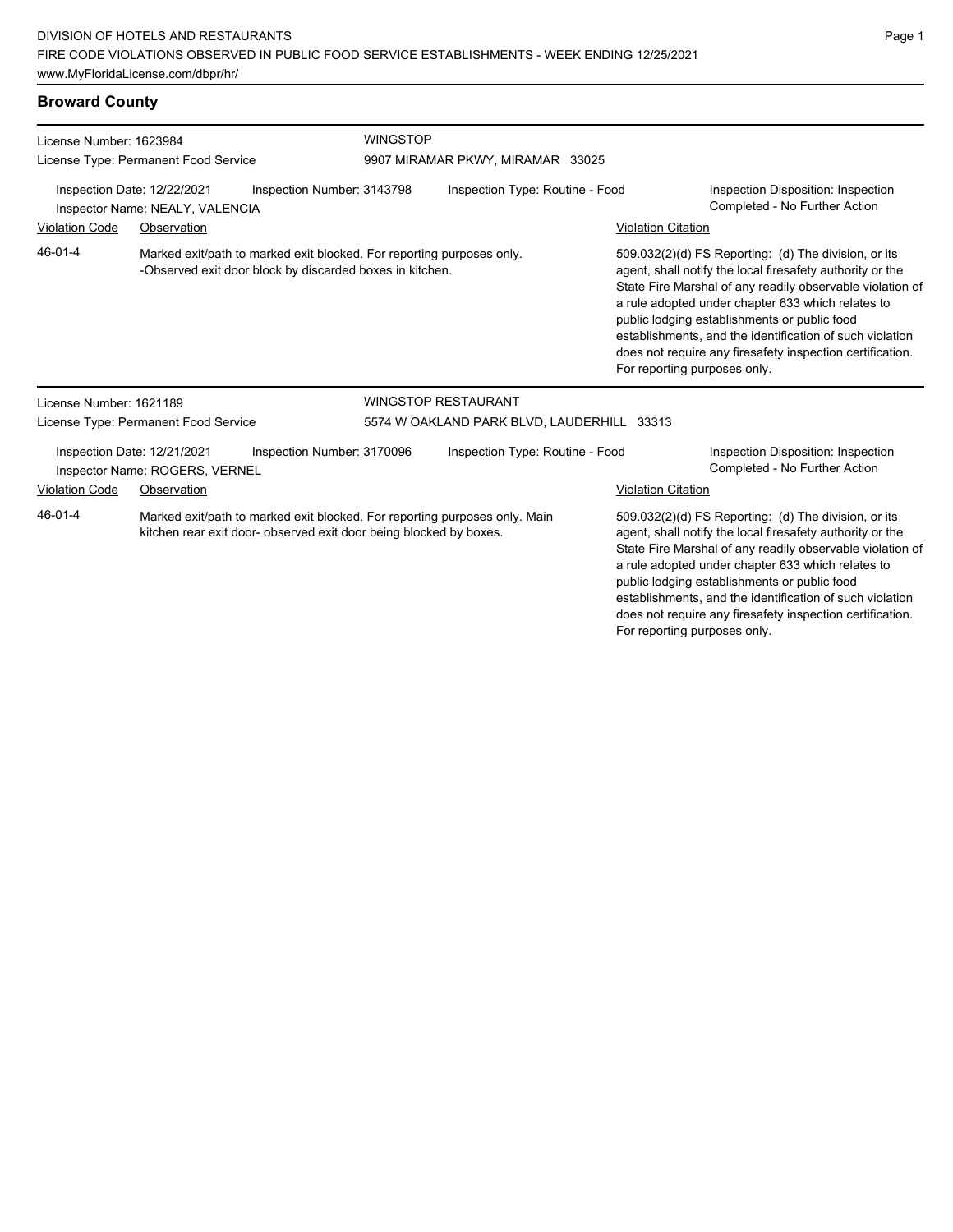certificate, boilers number 4 and 5. As per Operator they purchase two new

boilers, boiler number 4 and 5, waiting for certification to be done.

#### **Dade County**

|                         |                                                                                                                                                                                                                                                                                                                                                                                                                                                                                                                                                                                                                                              |                            | PULLMAN MIAMI AIRPORT - LE BAR             |                           |                                                                                                                                                                                                                                                                                                                                                                                                                                                                                                          |  |  |  |
|-------------------------|----------------------------------------------------------------------------------------------------------------------------------------------------------------------------------------------------------------------------------------------------------------------------------------------------------------------------------------------------------------------------------------------------------------------------------------------------------------------------------------------------------------------------------------------------------------------------------------------------------------------------------------------|----------------------------|--------------------------------------------|---------------------------|----------------------------------------------------------------------------------------------------------------------------------------------------------------------------------------------------------------------------------------------------------------------------------------------------------------------------------------------------------------------------------------------------------------------------------------------------------------------------------------------------------|--|--|--|
| License Number: 2319234 | License Type: Permanent Food Service                                                                                                                                                                                                                                                                                                                                                                                                                                                                                                                                                                                                         |                            | 5800 BLUE LAGOON DR, MIAMI 33126           |                           |                                                                                                                                                                                                                                                                                                                                                                                                                                                                                                          |  |  |  |
|                         | Inspection Date: 12/20/2021<br>Inspector Name: MARTINEZ, YANET                                                                                                                                                                                                                                                                                                                                                                                                                                                                                                                                                                               | Inspection Number: 3122398 | Inspection Type: Routine - Food            |                           | Inspection Disposition: Inspection<br>Completed - No Further Action                                                                                                                                                                                                                                                                                                                                                                                                                                      |  |  |  |
| <b>Violation Code</b>   | Observation                                                                                                                                                                                                                                                                                                                                                                                                                                                                                                                                                                                                                                  |                            |                                            | <b>Violation Citation</b> |                                                                                                                                                                                                                                                                                                                                                                                                                                                                                                          |  |  |  |
| 48-01-5                 | No current insurance inspector boiler report or boiler certificate available for<br>boiler. For reporting purposes only. Observed two new boilers without<br>certificate, boilers number 4 and 5. As per Operator they purchase two new<br>boilers, boiler number 4 and 5, waiting for certification to be done.                                                                                                                                                                                                                                                                                                                             |                            |                                            |                           | 61C-1.004(10) FAC Reporting: (10) Heating and<br>ventilation - The heating and ventilation system shall be<br>kept in good repair or be installed to maintain a minimun<br>of 68 degrees Fahrenheit throughout the building. The<br>insurance inspectors boiler report is required annually<br>for power boilers and high pressure/high temperature<br>boilers and biannually for low pressure steam or vapor<br>heating boilers and shall be posted in the boiler room.<br>For reporting purposes only. |  |  |  |
| License Number: 2319235 |                                                                                                                                                                                                                                                                                                                                                                                                                                                                                                                                                                                                                                              |                            | PULLMAN MIAMI AIRPORT - TAVOLLO            |                           |                                                                                                                                                                                                                                                                                                                                                                                                                                                                                                          |  |  |  |
|                         | License Type: Permanent Food Service                                                                                                                                                                                                                                                                                                                                                                                                                                                                                                                                                                                                         |                            | 5800 BLUE LAGOON DR, MIAMI 33126           |                           |                                                                                                                                                                                                                                                                                                                                                                                                                                                                                                          |  |  |  |
|                         | Inspection Date: 12/21/2021<br>Inspector Name: MARTINEZ, YANET                                                                                                                                                                                                                                                                                                                                                                                                                                                                                                                                                                               | Inspection Number: 3103563 | Inspection Type: Routine - Food            |                           | Inspection Disposition: Call Back -<br>Complied                                                                                                                                                                                                                                                                                                                                                                                                                                                          |  |  |  |
| Violation Code          | Observation                                                                                                                                                                                                                                                                                                                                                                                                                                                                                                                                                                                                                                  |                            |                                            | <b>Violation Citation</b> |                                                                                                                                                                                                                                                                                                                                                                                                                                                                                                          |  |  |  |
| 48-01-5                 | - From initial inspection : No current insurance inspector boiler report or boiler<br>certificate available for boiler. For reporting purposes only. Observed two new<br>boilers without certificate, boilers number 4 and 5. As per Operator they<br>purchase two new boilers, boiler number 4 and 5, waiting for certification to be<br>done. - From follow-up inspection 2021-12-21: At the time of the callback<br>inspection observed two new boilers without certificate, boilers number 4 and 5.<br>As per Operator they purchase two new boilers, boiler number 4 and 5, waiting<br>for certification to be done. ** Time Extended** |                            |                                            |                           | 61C-1.004(10) FAC Reporting: (10) Heating and<br>ventilation - The heating and ventilation system shall be<br>kept in good repair or be installed to maintain a minimun<br>of 68 degrees Fahrenheit throughout the building. The<br>insurance inspectors boiler report is required annually<br>for power boilers and high pressure/high temperature<br>boilers and biannually for low pressure steam or vapor<br>heating boilers and shall be posted in the boiler room.<br>For reporting purposes only. |  |  |  |
| 48-01-5                 | No current insurance inspector boiler report or boiler certificate available for<br>boiler. For reporting purposes only. Observed two new boilers without<br>certificate, boilers number 4 and 5. As per Operator they purchase two new<br>boilers, boiler number 4 and 5, waiting for certification to be done.                                                                                                                                                                                                                                                                                                                             |                            |                                            |                           | 61C-1.004(10) FAC Reporting: (10) Heating and<br>ventilation - The heating and ventilation system shall be<br>kept in good repair or be installed to maintain a minimun<br>of 68 degrees Fahrenheit throughout the building. The<br>insurance inspectors boiler report is required annually<br>for power boilers and high pressure/high temperature<br>boilers and biannually for low pressure steam or vapor<br>heating boilers and shall be posted in the boiler room.<br>For reporting purposes only. |  |  |  |
| License Number: 2319236 |                                                                                                                                                                                                                                                                                                                                                                                                                                                                                                                                                                                                                                              |                            | PULLMAN MIAMI AIRPORT - EMPLOYEE CAFETERIA |                           |                                                                                                                                                                                                                                                                                                                                                                                                                                                                                                          |  |  |  |
|                         | License Type: Permanent Food Service                                                                                                                                                                                                                                                                                                                                                                                                                                                                                                                                                                                                         |                            | 5800 BLUE LAGOON DR, MIAMI 33126           |                           |                                                                                                                                                                                                                                                                                                                                                                                                                                                                                                          |  |  |  |
|                         | Inspection Date: 12/20/2021<br>Inspector Name: MARTINEZ, YANET                                                                                                                                                                                                                                                                                                                                                                                                                                                                                                                                                                               | Inspection Number: 3091340 | Inspection Type: Routine - Food            |                           | Inspection Disposition: Inspection<br>Completed - No Further Action                                                                                                                                                                                                                                                                                                                                                                                                                                      |  |  |  |
| Violation Code          | Observation                                                                                                                                                                                                                                                                                                                                                                                                                                                                                                                                                                                                                                  |                            |                                            | <b>Violation Citation</b> |                                                                                                                                                                                                                                                                                                                                                                                                                                                                                                          |  |  |  |
| 48-01-5                 | No current insurance inspector boiler report or boiler certificate available for<br>boiler. For reporting purposes only. Observed two new boilers without                                                                                                                                                                                                                                                                                                                                                                                                                                                                                    |                            |                                            |                           | 61C-1.004(10) FAC Reporting: (10) Heating and<br>ventilation - The heating and ventilation system shall be                                                                                                                                                                                                                                                                                                                                                                                               |  |  |  |

ventilation - The heating and ventilation system shall be kept in good repair or be installed to maintain a minimum of 68 degrees Fahrenheit throughout the building. The insurance inspectors boiler report is required annually for power boilers and high pressure/high temperature boilers and biannually for low pressure steam or vapor heating boilers and shall be posted in the boiler room. For reporting purposes only.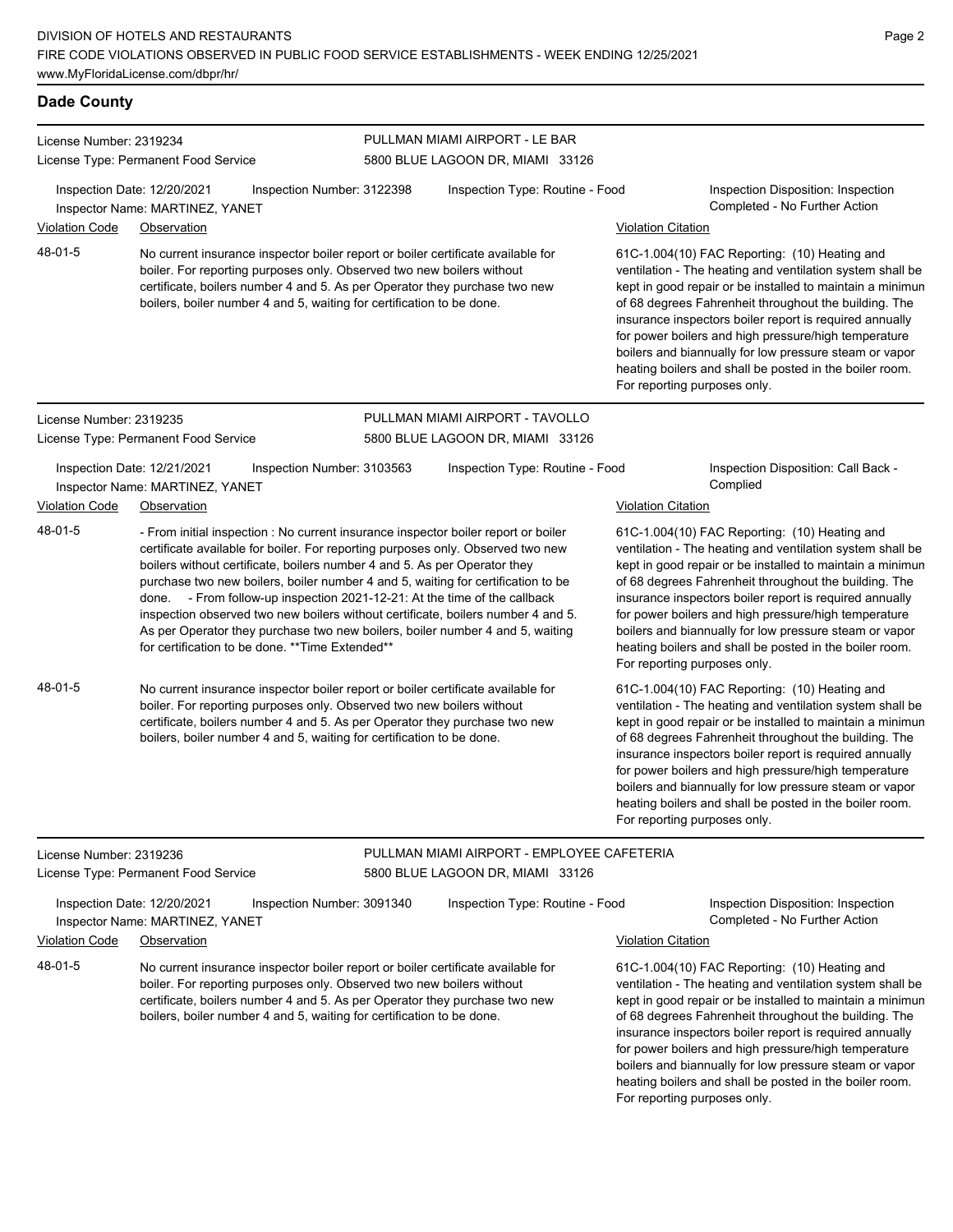### **Dade County**

| License Number: 2331958 |                                                                                                                                                                                                                                                                                                                                                                                                |                            | PULLMAN MIAMI AIRPORT - THE COFFEE CLUB                                               |                           |                                                                                                                                                                                                                                                                                                                                                                                                                                                                                                          |
|-------------------------|------------------------------------------------------------------------------------------------------------------------------------------------------------------------------------------------------------------------------------------------------------------------------------------------------------------------------------------------------------------------------------------------|----------------------------|---------------------------------------------------------------------------------------|---------------------------|----------------------------------------------------------------------------------------------------------------------------------------------------------------------------------------------------------------------------------------------------------------------------------------------------------------------------------------------------------------------------------------------------------------------------------------------------------------------------------------------------------|
|                         | License Type: Permanent Food Service                                                                                                                                                                                                                                                                                                                                                           |                            | 5800 BLUE LAGOON DR, MIAMI 33126                                                      |                           |                                                                                                                                                                                                                                                                                                                                                                                                                                                                                                          |
|                         | Inspection Date: 12/20/2021<br>Inspector Name: MARTINEZ, YANET                                                                                                                                                                                                                                                                                                                                 | Inspection Number: 3134909 | Inspection Type: Routine - Food                                                       |                           | Inspection Disposition: Inspection<br>Completed - No Further Action                                                                                                                                                                                                                                                                                                                                                                                                                                      |
| <b>Violation Code</b>   | Observation                                                                                                                                                                                                                                                                                                                                                                                    |                            |                                                                                       | <b>Violation Citation</b> |                                                                                                                                                                                                                                                                                                                                                                                                                                                                                                          |
| 48-01-5                 | No current insurance inspector boiler report or boiler certificate available for<br>boiler. For reporting purposes only. Observed two new boilers without<br>certificate, boilers number 4 and 5. As per Operator they purchase two new<br>boilers, boiler number 4 and 5, waiting for certification to be done.                                                                               |                            |                                                                                       |                           | 61C-1.004(10) FAC Reporting: (10) Heating and<br>ventilation - The heating and ventilation system shall be<br>kept in good repair or be installed to maintain a minimun<br>of 68 degrees Fahrenheit throughout the building. The<br>insurance inspectors boiler report is required annually<br>for power boilers and high pressure/high temperature<br>boilers and biannually for low pressure steam or vapor<br>heating boilers and shall be posted in the boiler room.<br>For reporting purposes only. |
| License Number: 2332571 | License Type: Permanent Food Service                                                                                                                                                                                                                                                                                                                                                           |                            | PULLMAN MIAMI AIRPORT - LA RIVIERA BAKERY KITCHEN<br>5800 BLUE LAGOON DR, MIAMI 33126 |                           |                                                                                                                                                                                                                                                                                                                                                                                                                                                                                                          |
|                         | Inspection Date: 12/20/2021<br>Inspector Name: MARTINEZ, YANET                                                                                                                                                                                                                                                                                                                                 | Inspection Number: 3122373 | Inspection Type: Routine - Food                                                       |                           | Inspection Disposition: Inspection<br>Completed - No Further Action                                                                                                                                                                                                                                                                                                                                                                                                                                      |
| <b>Violation Code</b>   | Observation                                                                                                                                                                                                                                                                                                                                                                                    |                            |                                                                                       | <b>Violation Citation</b> |                                                                                                                                                                                                                                                                                                                                                                                                                                                                                                          |
| 48-01-5                 | No current insurance inspector boiler report or boiler certificate available for<br>boiler. For reporting purposes only. Observed two new boilers without<br>certificate, boilers number 4 and 5. As per Operator they purchase two new<br>boilers, boiler number 4 and 5, waiting for certification to be done.                                                                               |                            |                                                                                       |                           | 61C-1.004(10) FAC Reporting: (10) Heating and<br>ventilation - The heating and ventilation system shall be<br>kept in good repair or be installed to maintain a minimun<br>of 68 degrees Fahrenheit throughout the building. The<br>insurance inspectors boiler report is required annually<br>for power boilers and high pressure/high temperature<br>boilers and biannually for low pressure steam or vapor<br>heating boilers and shall be posted in the boiler room.<br>For reporting purposes only. |
| License Number: 2335670 |                                                                                                                                                                                                                                                                                                                                                                                                | CAFE LA CARRETA            |                                                                                       |                           |                                                                                                                                                                                                                                                                                                                                                                                                                                                                                                          |
|                         | License Type: Permanent Food Service                                                                                                                                                                                                                                                                                                                                                           |                            | 901 NW 17 ST L-M, MIAMI 33136                                                         |                           |                                                                                                                                                                                                                                                                                                                                                                                                                                                                                                          |
|                         | Inspection Date: 12/21/2021<br>Inspector Name: HENLEY, LATONYA                                                                                                                                                                                                                                                                                                                                 | Inspection Number: 3137317 | Inspection Type: Routine - Food                                                       |                           | Inspection Disposition: Administrative<br>complaint recommended                                                                                                                                                                                                                                                                                                                                                                                                                                          |
| <b>Violation Code</b>   | Observation                                                                                                                                                                                                                                                                                                                                                                                    |                            |                                                                                       | <b>Violation Citation</b> |                                                                                                                                                                                                                                                                                                                                                                                                                                                                                                          |
| 45-04-4                 | Use of cooking equipment producing grease laden vapors/smoke with no hood<br>suppression system. Notified Fire AHJ. For reporting purposes only. Observed in<br>the kitchen on a prep table, an in-use portable gas fryer without a hood.<br>Observed employee frying croquettes in the fryer at the time of the inspection.                                                                   |                            |                                                                                       |                           | 509.032(2)(d) FS Reporting: (d) The division, or its<br>agent, shall notify the local firesafety authority or the<br>State Fire Marshal of any readily observable violation of<br>a rule adopted under chapter 633 which relates to<br>public lodging establishments or public food<br>establishments, and the identification of such violation<br>does not require any firesafety inspection certification.<br>For reporting purposes only.                                                             |
| License Number: 2332535 |                                                                                                                                                                                                                                                                                                                                                                                                | <b>VIA EMILIA</b>          |                                                                                       |                           |                                                                                                                                                                                                                                                                                                                                                                                                                                                                                                          |
|                         | License Type: Permanent Food Service                                                                                                                                                                                                                                                                                                                                                           |                            | 1120 15 ST, MIAMI BEACH 33139                                                         |                           |                                                                                                                                                                                                                                                                                                                                                                                                                                                                                                          |
|                         | Inspection Date: 12/21/2021<br>Inspector Name: ELDER, AUDREY                                                                                                                                                                                                                                                                                                                                   | Inspection Number: 3109464 | Inspection Type: Routine - Food                                                       |                           | Inspection Disposition: Call Back -<br>Complied                                                                                                                                                                                                                                                                                                                                                                                                                                                          |
| Violation Code          | Observation                                                                                                                                                                                                                                                                                                                                                                                    |                            |                                                                                       | <b>Violation Citation</b> |                                                                                                                                                                                                                                                                                                                                                                                                                                                                                                          |
| 46-01-4                 | - From initial inspection : Marked exit/path to marked exit blocked. For reporting<br>purposes only.<br>Observed plastic container and chairs stored in front of back exit door.<br>follow-up inspection 2021-12-21: Marked exit/path to marked exit blocked. For<br>reporting purposes only.<br>Observed plastic container and chairs stored in front of back exit door. **Time<br>Extended** |                            | - From                                                                                |                           | 509.032(2)(d) FS Reporting: (d) The division, or its<br>agent, shall notify the local firesafety authority or the<br>State Fire Marshal of any readily observable violation of<br>a rule adopted under chapter 633 which relates to<br>public lodging establishments or public food<br>establishments, and the identification of such violation<br>does not require any firesafety inspection certification.<br>For reporting purposes only.                                                             |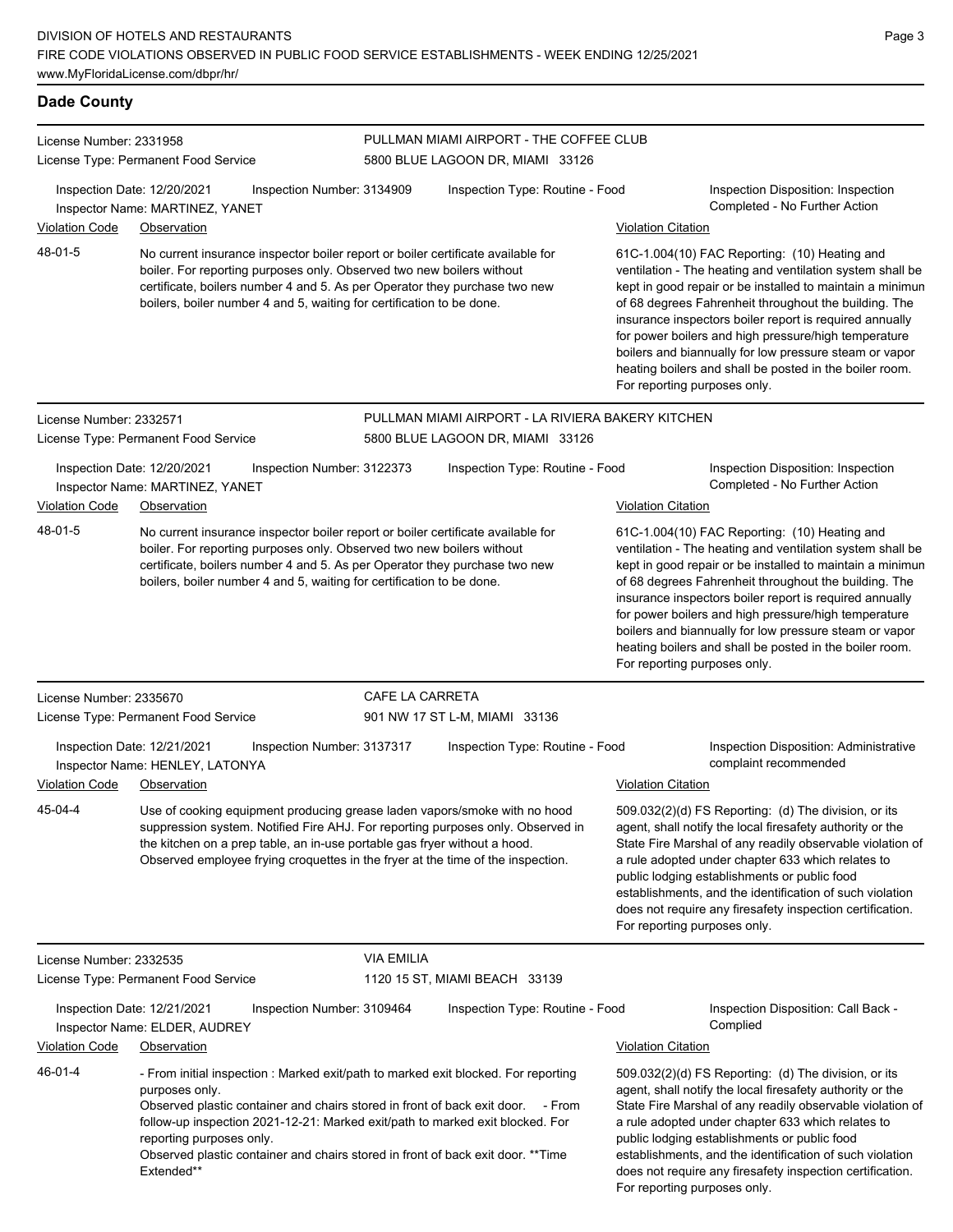# **Dade County**

| License Number: 2329414<br>License Type: Catering |                                                                                                                                                                                                                                                                                                                                                                                                                                                            |                            | <b>MUNCHKIN CATERERS</b><br>5301 NW 23 AVE, MIAMI 33142 |                              |                                                                                                                                                                                                                                                                                                                                                                                                                                                                          |
|---------------------------------------------------|------------------------------------------------------------------------------------------------------------------------------------------------------------------------------------------------------------------------------------------------------------------------------------------------------------------------------------------------------------------------------------------------------------------------------------------------------------|----------------------------|---------------------------------------------------------|------------------------------|--------------------------------------------------------------------------------------------------------------------------------------------------------------------------------------------------------------------------------------------------------------------------------------------------------------------------------------------------------------------------------------------------------------------------------------------------------------------------|
|                                                   | Inspection Date: 12/21/2021<br>Inspector Name: WILLIAMS, ALFREDA                                                                                                                                                                                                                                                                                                                                                                                           | Inspection Number: 1119786 | Inspection Type: Routine - Food                         |                              | Inspection Disposition: Call Back -<br>Complied                                                                                                                                                                                                                                                                                                                                                                                                                          |
| <b>Violation Code</b>                             | Observation                                                                                                                                                                                                                                                                                                                                                                                                                                                |                            |                                                         | <b>Violation Citation</b>    |                                                                                                                                                                                                                                                                                                                                                                                                                                                                          |
| 48-01-5                                           | - From initial inspection : No current insurance inspector boiler report or boiler<br>certificate available for boiler. For reporting purposes only.<br>Observed boiler, temperature 250 F. No certificate provided.<br>inspection 2021-12-21: No current insurance inspector boiler report or boiler<br>certificate available for boiler. For reporting purposes only.<br>Observed boiler, temperature 250 F. No certificate provided. ** Time Extended** |                            | - From follow-up                                        | For reporting purposes only. | 61C-1.004(10) FAC Reporting: (10) Heating and<br>ventilation - The heating and ventilation system shall be<br>kept in good repair or be installed to maintain a minimun<br>of 68 degrees Fahrenheit throughout the building. The<br>insurance inspectors boiler report is required annually<br>for power boilers and high pressure/high temperature<br>boilers and biannually for low pressure steam or vapor<br>heating boilers and shall be posted in the boiler room. |
| 48-01-5                                           | No current insurance inspector boiler report or boiler certificate available for<br>boiler. For reporting purposes only.<br>Observed boiler, temperature 250 F. No certificate provided.                                                                                                                                                                                                                                                                   |                            |                                                         | For reporting purposes only. | 61C-1.004(10) FAC Reporting: (10) Heating and<br>ventilation - The heating and ventilation system shall be<br>kept in good repair or be installed to maintain a minimun<br>of 68 degrees Fahrenheit throughout the building. The<br>insurance inspectors boiler report is required annually<br>for power boilers and high pressure/high temperature<br>boilers and biannually for low pressure steam or vapor<br>heating boilers and shall be posted in the boiler room. |
| License Number: 2336495                           |                                                                                                                                                                                                                                                                                                                                                                                                                                                            | <b>PATE CREOL</b>          |                                                         |                              |                                                                                                                                                                                                                                                                                                                                                                                                                                                                          |
|                                                   | License Type: Permanent Food Service                                                                                                                                                                                                                                                                                                                                                                                                                       |                            | 12997 W DIXIE HWY, NORTH MIAMI 33161                    |                              |                                                                                                                                                                                                                                                                                                                                                                                                                                                                          |
|                                                   | Inspection Date: 12/21/2021<br>Inspector Name: SUAREZ, LEOPOLDO                                                                                                                                                                                                                                                                                                                                                                                            | Inspection Number: 3091473 | Inspection Type: Routine - Food                         |                              | Inspection Disposition: Call Back -<br>Complied                                                                                                                                                                                                                                                                                                                                                                                                                          |
| <b>Violation Code</b>                             | Observation                                                                                                                                                                                                                                                                                                                                                                                                                                                |                            |                                                         | <b>Violation Citation</b>    |                                                                                                                                                                                                                                                                                                                                                                                                                                                                          |
| 48-04-4                                           | - From initial inspection : Propane tank (larger than 2.7 lb. water capacity/1 lb. gas<br>capacity) located inside of the building. For reporting purposes only. Observed<br>propane tanks larger than 2.5 lb. in kitchen area - From follow-up inspection<br>2021-12-21: On 12/21/2021 at the time of callback inspection Observed propane<br>tanks larger than 2.5 lb. in kitchen area ** Time Extended**                                                |                            |                                                         | For reporting purposes only. | 509.032(2)(d) FS Reporting: (d) The division, or its<br>agent, shall notify the local firesafety authority or the<br>State Fire Marshal of any readily observable violation of<br>a rule adopted under chapter 633 which relates to<br>public lodging establishments or public food<br>establishments, and the identification of such violation<br>does not require any firesafety inspection certification.                                                             |
| License Number: 2324832                           |                                                                                                                                                                                                                                                                                                                                                                                                                                                            | POLLO TROPICAL 8           |                                                         |                              |                                                                                                                                                                                                                                                                                                                                                                                                                                                                          |
|                                                   | License Type: Permanent Food Service                                                                                                                                                                                                                                                                                                                                                                                                                       |                            | 4211 NW 36 ST, MIAMI SPGS 331667301                     |                              |                                                                                                                                                                                                                                                                                                                                                                                                                                                                          |
|                                                   | Inspection Date: 12/20/2021<br>Inspector Name: UNZAGA, MILADYS                                                                                                                                                                                                                                                                                                                                                                                             | Inspection Number: 3153104 | Inspection Type: Routine - Food                         |                              | Inspection Disposition: Inspection<br>Completed - No Further Action                                                                                                                                                                                                                                                                                                                                                                                                      |
| <b>Violation Code</b>                             | Observation                                                                                                                                                                                                                                                                                                                                                                                                                                                |                            |                                                         | <b>Violation Citation</b>    |                                                                                                                                                                                                                                                                                                                                                                                                                                                                          |
| 46-04-4                                           | Exit door locked. For reporting purposes only. Observed garbage container<br>blocking the exit door in the backside of the establishment. Employee moved the<br>garbage container. ** Corrected On-Site** ** Repeat Violation**                                                                                                                                                                                                                            |                            |                                                         |                              | 509.032(2)(d) FS Reporting: (d) The division, or its<br>agent, shall notify the local firesafety authority or the<br>State Fire Marshal of any readily observable violation of<br>a rule adopted under chapter 633 which relates to<br>public lodging establishments or public food<br>establishments, and the identification of such violation                                                                                                                          |

does not require any firesafety inspection certification.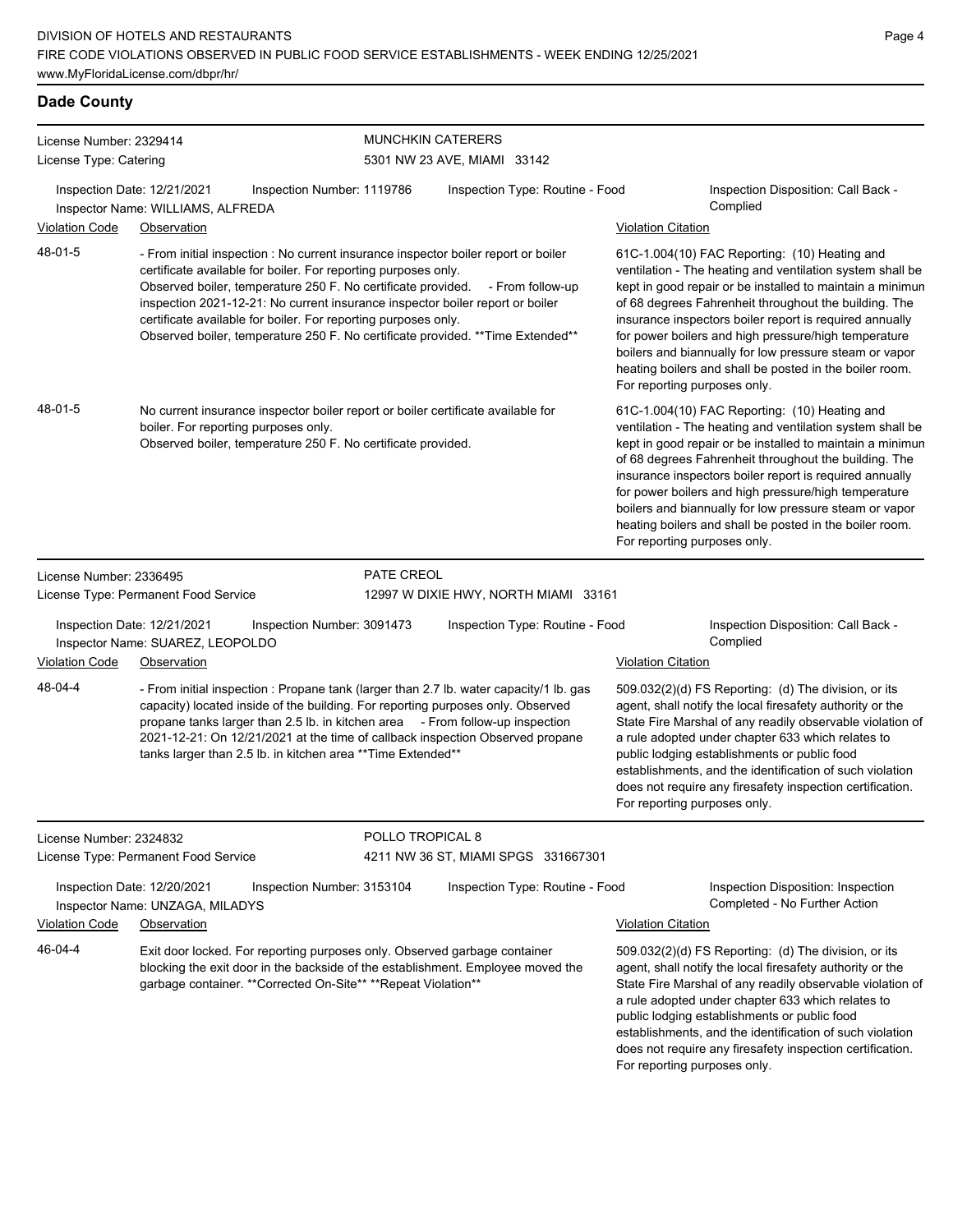#### **Dade County**

| License Number: 2333687<br>License Type: Permanent Food Service                                                                     |                                | MIAMI AIRPORT WEST/DORAL TOWNEPLACE SUITES<br>10505 NW 36 ST, MIAMI 33178 |                                 |                           |                                                                                                                                                                                                                                                                                          |
|-------------------------------------------------------------------------------------------------------------------------------------|--------------------------------|---------------------------------------------------------------------------|---------------------------------|---------------------------|------------------------------------------------------------------------------------------------------------------------------------------------------------------------------------------------------------------------------------------------------------------------------------------|
| Inspection Date: 12/20/2021                                                                                                         | Inspector Name: CURRAS, YANLEE | Inspection Number: 3102181                                                | Inspection Type: Routine - Food |                           | Inspection Disposition: Inspection<br>Completed - No Further Action                                                                                                                                                                                                                      |
| <b>Violation Code</b>                                                                                                               | Observation                    |                                                                           |                                 | <b>Violation Citation</b> |                                                                                                                                                                                                                                                                                          |
| 48-01-5<br>No current insurance inspector boiler report or boiler certificate available for<br>boiler. For reporting purposes only. |                                |                                                                           |                                 |                           | 61C-1.004(10) FAC Reporting: (10) Heating and<br>ventilation - The heating and ventilation system shall I<br>kept in good repair or be installed to maintain a minim<br>of 68 degrees Fahrenheit throughout the building. The<br>insurance inspectors boiler report is required annually |

ventilation - The heating and ventilation system shall be kept in good repair or be installed to maintain a minimum of 68 degrees Fahrenheit throughout the building. The insurance inspectors boiler report is required annually for power boilers and high pressure/high temperature boilers and biannually for low pressure steam or vapor heating boilers and shall be posted in the boiler room. For reporting purposes only.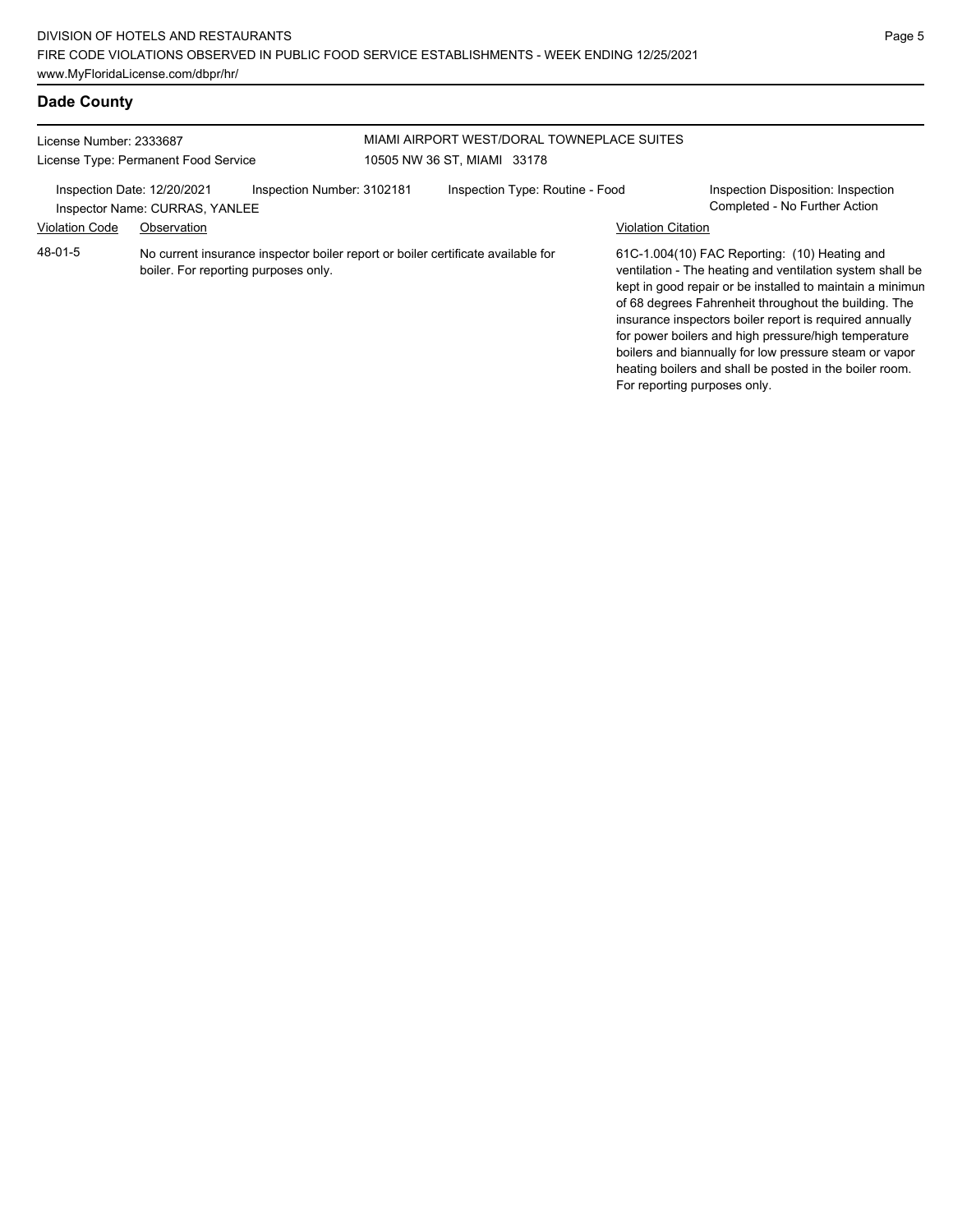### **Duval County**

| License Number: 2614668<br>License Type: Permanent Food Service                                                                                                                                                                                                                                                                                              |                                                            |                                                                                             | <b>FARM TO TABLE CAFE</b><br>807 CHILDRENS WAY, JACKSONVILLE 32207 |                                                                                     |                                                                                                                                                                                                                                                                                                                                                                                                              |                                                                                                                                                                                                                                                                                                                                                 |
|--------------------------------------------------------------------------------------------------------------------------------------------------------------------------------------------------------------------------------------------------------------------------------------------------------------------------------------------------------------|------------------------------------------------------------|---------------------------------------------------------------------------------------------|--------------------------------------------------------------------|-------------------------------------------------------------------------------------|--------------------------------------------------------------------------------------------------------------------------------------------------------------------------------------------------------------------------------------------------------------------------------------------------------------------------------------------------------------------------------------------------------------|-------------------------------------------------------------------------------------------------------------------------------------------------------------------------------------------------------------------------------------------------------------------------------------------------------------------------------------------------|
| Inspection Date: 12/20/2021<br>Inspection Number: 3128592<br>Inspector Name: YOUNG, JENNIFER                                                                                                                                                                                                                                                                 |                                                            |                                                                                             |                                                                    | Inspection Type: Routine - Food                                                     |                                                                                                                                                                                                                                                                                                                                                                                                              | Inspection Disposition: Call Back -<br>Extension given, pending                                                                                                                                                                                                                                                                                 |
| <b>Violation Code</b>                                                                                                                                                                                                                                                                                                                                        | Observation                                                |                                                                                             |                                                                    |                                                                                     | <b>Violation Citation</b>                                                                                                                                                                                                                                                                                                                                                                                    |                                                                                                                                                                                                                                                                                                                                                 |
| 45-04-4<br>- From initial inspection : Use of cooking equipment producing grease laden<br>vapors/smoke with no hood suppression system installed. Notified Fire AHJ. For<br>reporting purposes only.<br>Establishment cook food products on stove with out a hood suppression system<br>- From follow-up inspection 2021-12-20: No change ** Time Extended** |                                                            |                                                                                             |                                                                    | For reporting purposes only.                                                        | 509.032(2)(d) FS Reporting: (d) The division, or its<br>agent, shall notify the local firesafety authority or the<br>State Fire Marshal of any readily observable violation of<br>a rule adopted under chapter 633 which relates to<br>public lodging establishments or public food<br>establishments, and the identification of such violation<br>does not require any firesafety inspection certification. |                                                                                                                                                                                                                                                                                                                                                 |
| License Number: 2615799                                                                                                                                                                                                                                                                                                                                      |                                                            |                                                                                             |                                                                    | LA NUEVA OLA FOOD COMPANY                                                           |                                                                                                                                                                                                                                                                                                                                                                                                              |                                                                                                                                                                                                                                                                                                                                                 |
|                                                                                                                                                                                                                                                                                                                                                              | License Type: Permanent Food Service                       |                                                                                             | 8106 OLD KINGS RD S STE 7, JACKSONVILLE 32217                      |                                                                                     |                                                                                                                                                                                                                                                                                                                                                                                                              |                                                                                                                                                                                                                                                                                                                                                 |
|                                                                                                                                                                                                                                                                                                                                                              | Inspection Date: 12/20/2021<br>Inspector Name: GOSAI, MATT | Inspection Number: 3176866                                                                  |                                                                    | Inspection Type: Food-Licensing Inspection                                          |                                                                                                                                                                                                                                                                                                                                                                                                              | Inspection Disposition: Inspection<br>Completed - No Further Action                                                                                                                                                                                                                                                                             |
| <b>Violation Code</b>                                                                                                                                                                                                                                                                                                                                        | Observation                                                |                                                                                             |                                                                    |                                                                                     | <b>Violation Citation</b>                                                                                                                                                                                                                                                                                                                                                                                    |                                                                                                                                                                                                                                                                                                                                                 |
| 48-04-4                                                                                                                                                                                                                                                                                                                                                      |                                                            | of the building. For reporting purposes only.<br>Large LP tank inside building by restroom. |                                                                    | Propane tank (larger than 2.7 lb. water capacity/1 lb. gas capacity) located inside |                                                                                                                                                                                                                                                                                                                                                                                                              | 509.032(2)(d) FS Reporting: (d) The division, or its<br>agent, shall notify the local firesafety authority or the<br>State Fire Marshal of any readily observable violation of<br>a rule adopted under chapter 633 which relates to<br>public lodging establishments or public food<br>establishments, and the identification of such violation |

does not require any firesafety inspection certification.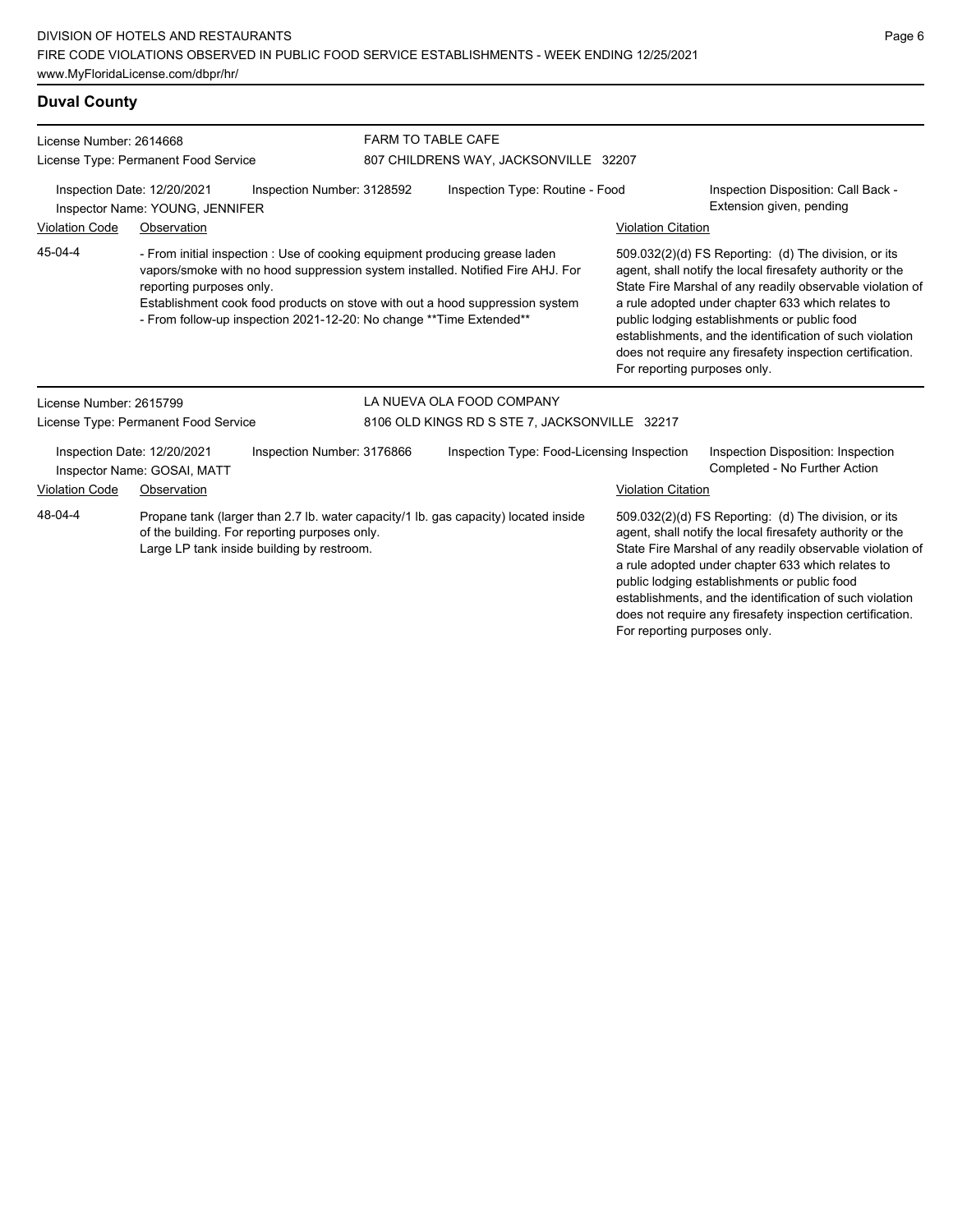# **Lee County**

| License Number: 4606521                                                                        |                     | C LEVEL WINE BAR AND BISTRO                                              |                                                                                    |                           |                                                                                                                                                                                                                                                                                                                                                                                                              |  |
|------------------------------------------------------------------------------------------------|---------------------|--------------------------------------------------------------------------|------------------------------------------------------------------------------------|---------------------------|--------------------------------------------------------------------------------------------------------------------------------------------------------------------------------------------------------------------------------------------------------------------------------------------------------------------------------------------------------------------------------------------------------------|--|
| License Type: Permanent Food Service                                                           |                     | 4450 BONITA BEACH RD STE #1, BONITA SPRINGS 34134                        |                                                                                    |                           |                                                                                                                                                                                                                                                                                                                                                                                                              |  |
| Inspection Number: 3121671<br>Inspection Date: 12/20/2021<br>Inspector Name: DOMKOWSKI, DANIEL |                     |                                                                          | Inspection Type: Routine - Food                                                    |                           | Inspection Disposition: Inspection<br>Completed - No Further Action                                                                                                                                                                                                                                                                                                                                          |  |
| <b>Violation Code</b>                                                                          | Observation         |                                                                          |                                                                                    | <b>Violation Citation</b> |                                                                                                                                                                                                                                                                                                                                                                                                              |  |
| 46-01-4                                                                                        | cleaning equipment. | of restaurant near quest restroom blocked with boxes, unused chairs, and | Marked exit/path to marked exit blocked. For reporting purposes only. Exit in back |                           | 509.032(2)(d) FS Reporting: (d) The division, or its<br>agent, shall notify the local firesafety authority or the<br>State Fire Marshal of any readily observable violation of<br>a rule adopted under chapter 633 which relates to<br>public lodging establishments or public food<br>establishments, and the identification of such violation<br>does not require any firesafety inspection certification. |  |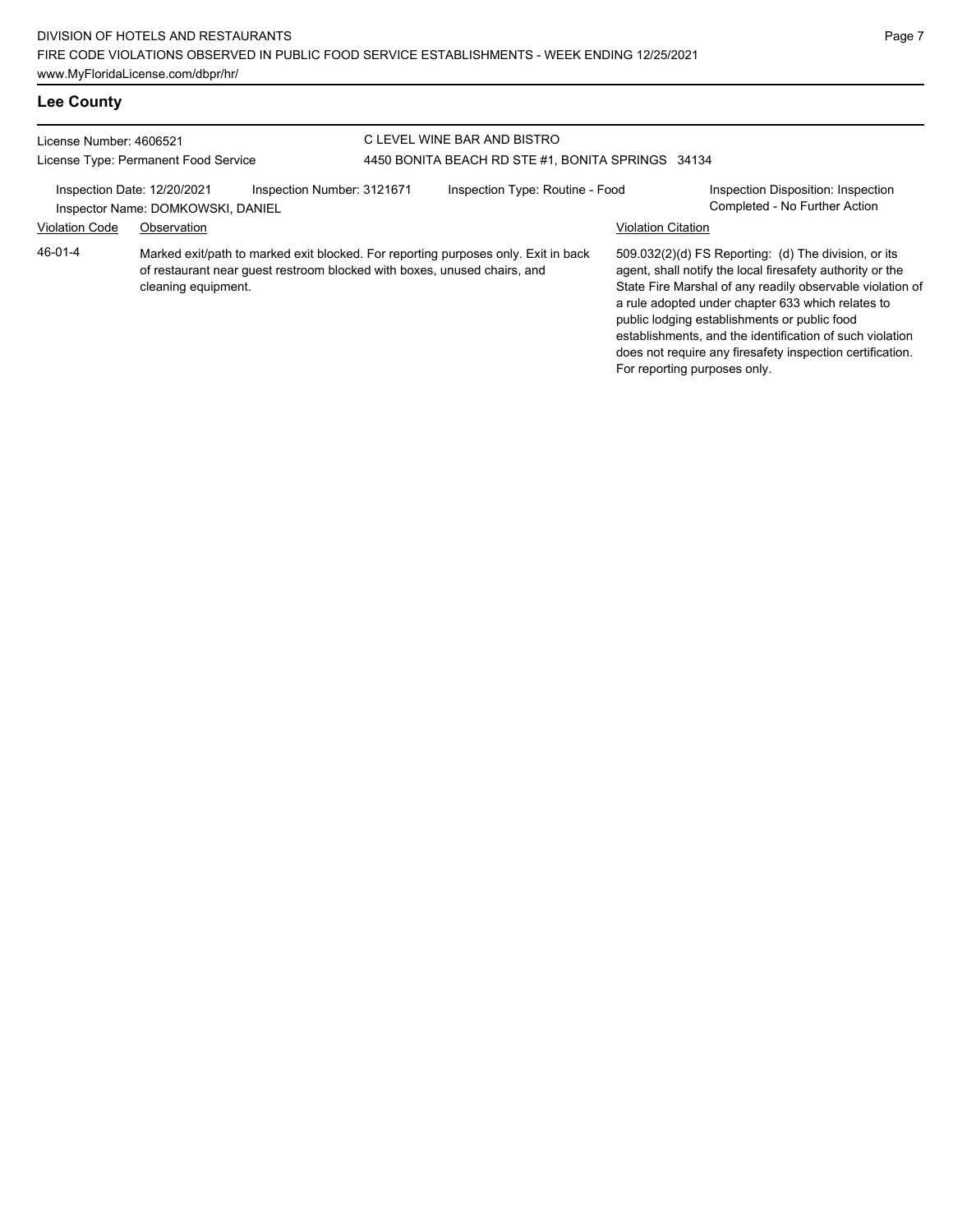# **Pinellas County**

| License Number: 6216933 |                                                                 |                                                                                                                                                                                                                                                                                                                                                                                                                                                                     | <b>BACON BITCH</b>                     |                                                                                                                                                                                                                                                                                                                                                                                                                                              |                                                                                                                                                                                                                                                                                                                                                                                                                                              |  |  |  |
|-------------------------|-----------------------------------------------------------------|---------------------------------------------------------------------------------------------------------------------------------------------------------------------------------------------------------------------------------------------------------------------------------------------------------------------------------------------------------------------------------------------------------------------------------------------------------------------|----------------------------------------|----------------------------------------------------------------------------------------------------------------------------------------------------------------------------------------------------------------------------------------------------------------------------------------------------------------------------------------------------------------------------------------------------------------------------------------------|----------------------------------------------------------------------------------------------------------------------------------------------------------------------------------------------------------------------------------------------------------------------------------------------------------------------------------------------------------------------------------------------------------------------------------------------|--|--|--|
|                         | License Type: Permanent Food Service                            |                                                                                                                                                                                                                                                                                                                                                                                                                                                                     | 1120 CENTRAL AVE, ST. PETERSBURG 33705 |                                                                                                                                                                                                                                                                                                                                                                                                                                              |                                                                                                                                                                                                                                                                                                                                                                                                                                              |  |  |  |
|                         | Inspection Date: 12/22/2021<br>Inspector Name: RANVILLE, AMANDA | Inspection Number: 3124696                                                                                                                                                                                                                                                                                                                                                                                                                                          | Inspection Type: Routine - Food        |                                                                                                                                                                                                                                                                                                                                                                                                                                              | Inspection Disposition: Call Back -<br>Extension given, pending                                                                                                                                                                                                                                                                                                                                                                              |  |  |  |
| Violation Code          | Observation                                                     |                                                                                                                                                                                                                                                                                                                                                                                                                                                                     |                                        | <b>Violation Citation</b>                                                                                                                                                                                                                                                                                                                                                                                                                    |                                                                                                                                                                                                                                                                                                                                                                                                                                              |  |  |  |
| 45-04-4                 | not under a hood.                                               | - From initial inspection : Use of cooking equipment producing grease laden<br>vapors/smoke with no hood suppression system installed. Notified Fire AHJ. For<br>reporting purposes only. Small flat top grill near cook line not being used under<br>the hood and two small flat top griddles with 2 waffle presses in kitchen in use<br>Observed oil based cooking spray being used.<br>Inspector will notify fire codes. - From follow-up inspection 2021-12-22: |                                        |                                                                                                                                                                                                                                                                                                                                                                                                                                              | 509.032(2)(d) FS Reporting: (d) The division, or its<br>agent, shall notify the local firesafety authority or the<br>State Fire Marshal of any readily observable violation of<br>a rule adopted under chapter 633 which relates to<br>public lodging establishments or public food<br>establishments, and the identification of such violation<br>does not require any firesafety inspection certification.<br>For reporting purposes only. |  |  |  |
| 45-04-4                 | Inspector will notify fire codes.                               | Use of cooking equipment producing grease laden vapors/smoke with no hood<br>suppression system installed. Notified Fire AHJ. For reporting purposes only.<br>Small flat top grill near cook line not being used under the hood and two small flat<br>top griddles with 2 waffle presses in kitchen in use not under a hood.<br>Observed oil based cooking spray being used.                                                                                        |                                        | 509.032(2)(d) FS Reporting: (d) The division, or its<br>agent, shall notify the local firesafety authority or the<br>State Fire Marshal of any readily observable violation of<br>a rule adopted under chapter 633 which relates to<br>public lodging establishments or public food<br>establishments, and the identification of such violation<br>does not require any firesafety inspection certification.<br>For reporting purposes only. |                                                                                                                                                                                                                                                                                                                                                                                                                                              |  |  |  |
| License Number: 6216673 |                                                                 |                                                                                                                                                                                                                                                                                                                                                                                                                                                                     | <b>COCONUT CHARLIE'S GRILL</b>         |                                                                                                                                                                                                                                                                                                                                                                                                                                              |                                                                                                                                                                                                                                                                                                                                                                                                                                              |  |  |  |
|                         | License Type: Permanent Food Service                            |                                                                                                                                                                                                                                                                                                                                                                                                                                                                     | 6110 GULF BLVD, ST.PETE BEACH 33706    |                                                                                                                                                                                                                                                                                                                                                                                                                                              |                                                                                                                                                                                                                                                                                                                                                                                                                                              |  |  |  |
|                         | Inspection Date: 12/20/2021<br>Inspector Name: DAY-WALKER, LISA | Inspection Number: 3093605                                                                                                                                                                                                                                                                                                                                                                                                                                          | Inspection Type: Routine - Food        |                                                                                                                                                                                                                                                                                                                                                                                                                                              | Inspection Disposition: Inspection<br>Completed - No Further Action                                                                                                                                                                                                                                                                                                                                                                          |  |  |  |
| <b>Violation Code</b>   | Observation                                                     |                                                                                                                                                                                                                                                                                                                                                                                                                                                                     |                                        | <b>Violation Citation</b>                                                                                                                                                                                                                                                                                                                                                                                                                    |                                                                                                                                                                                                                                                                                                                                                                                                                                              |  |  |  |
| 48-01-5                 | boiler. For reporting purposes only.                            | No current insurance inspector boiler report or boiler certificate available for                                                                                                                                                                                                                                                                                                                                                                                    |                                        |                                                                                                                                                                                                                                                                                                                                                                                                                                              | 61C-1.004(10) FAC Reporting: (10) Heating and<br>ventilation - The heating and ventilation system shall be<br>kept in good repair or be installed to maintain a minimun<br>of 68 degrees Fahrenheit throughout the building. The<br>insurance inspectors boiler report is required annually<br>for power boilers and high pressure/high temperature<br>boilers and biannually for low pressure steam or vapor                                |  |  |  |

heating boilers and shall be posted in the boiler room.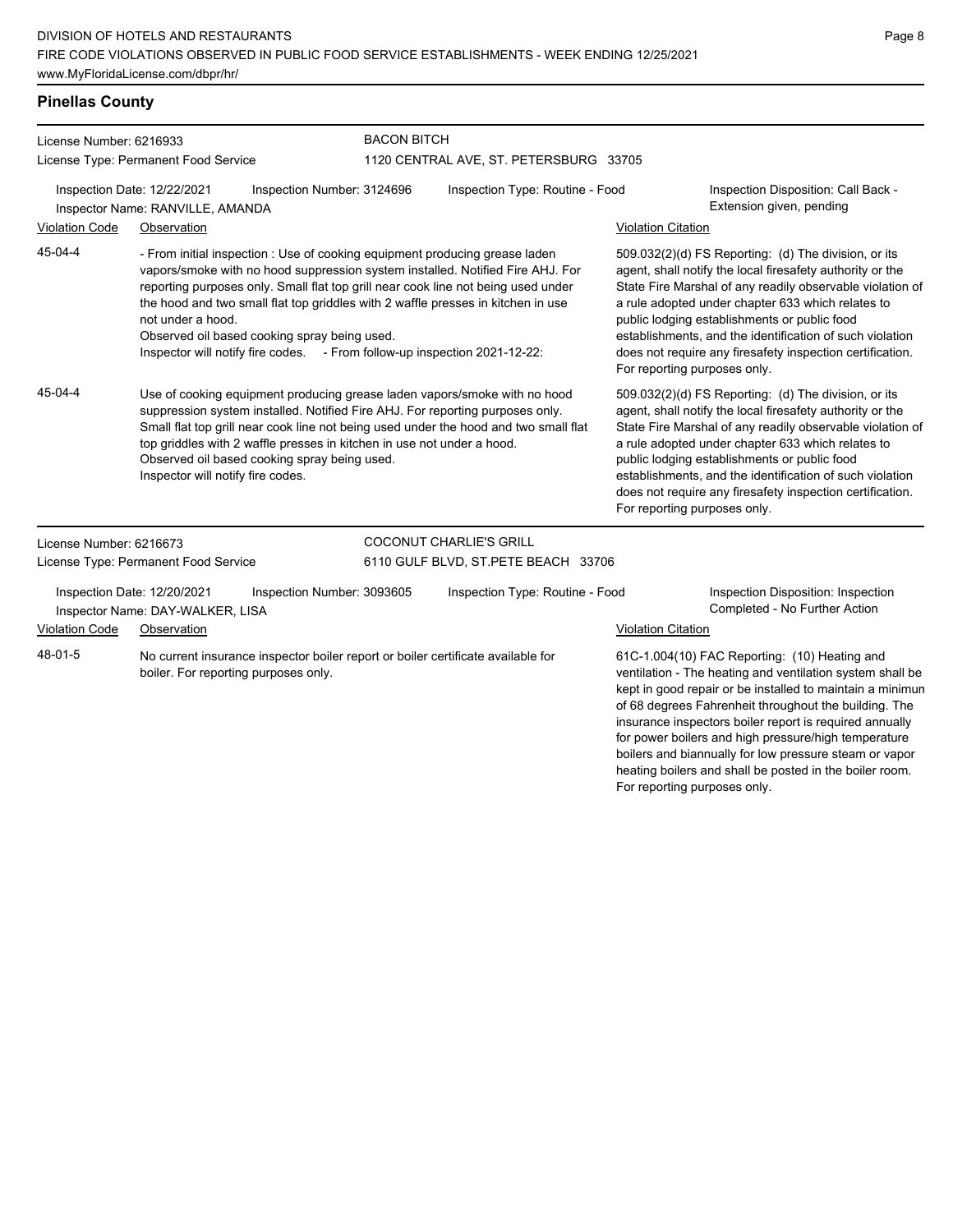# **Polk County**

| License Number: 6308135<br>License Type: Permanent Food Service<br>Inspection Date: 12/20/2021<br>Inspection Number: 3113827<br>Inspector Name: WHITE, CHERYL |                                                                  |                                       | STREAMSONG RESORT- ROOF TOP BAR<br>1000 STREAMSONG DR, STREAMSONG 33834                                                                                            |                           |                                                                                                                                                                                                                                                                                                                                                                                                                                                                                                          |
|---------------------------------------------------------------------------------------------------------------------------------------------------------------|------------------------------------------------------------------|---------------------------------------|--------------------------------------------------------------------------------------------------------------------------------------------------------------------|---------------------------|----------------------------------------------------------------------------------------------------------------------------------------------------------------------------------------------------------------------------------------------------------------------------------------------------------------------------------------------------------------------------------------------------------------------------------------------------------------------------------------------------------|
|                                                                                                                                                               |                                                                  |                                       | Inspection Type: Routine - Food                                                                                                                                    |                           | Inspection Disposition: Inspection<br>Completed - No Further Action                                                                                                                                                                                                                                                                                                                                                                                                                                      |
| <b>Violation Code</b>                                                                                                                                         | Observation                                                      |                                       |                                                                                                                                                                    | <b>Violation Citation</b> |                                                                                                                                                                                                                                                                                                                                                                                                                                                                                                          |
| 48-01-5                                                                                                                                                       | boiler. For reporting purposes only.                             |                                       | No current insurance inspector boiler report or boiler certificate available for                                                                                   |                           | 61C-1.004(10) FAC Reporting: (10) Heating and<br>ventilation - The heating and ventilation system shall be<br>kept in good repair or be installed to maintain a minimun<br>of 68 degrees Fahrenheit throughout the building. The<br>insurance inspectors boiler report is required annually<br>for power boilers and high pressure/high temperature<br>boilers and biannually for low pressure steam or vapor<br>heating boilers and shall be posted in the boiler room.<br>For reporting purposes only. |
| License Number: 6308136                                                                                                                                       |                                                                  |                                       | STREAMSONG RESORT-3 MEAL RESTAURANT (P205)                                                                                                                         |                           |                                                                                                                                                                                                                                                                                                                                                                                                                                                                                                          |
|                                                                                                                                                               | License Type: Permanent Food Service                             |                                       | 1000 STREAMSONG DR, STREAMSONG 33834                                                                                                                               |                           |                                                                                                                                                                                                                                                                                                                                                                                                                                                                                                          |
|                                                                                                                                                               | Inspection Date: 12/20/2021<br>Inspector Name: GARCIA, GUADALUPE | Inspection Number: 3107616            | Inspection Type: Routine - Food                                                                                                                                    |                           | Inspection Disposition: Inspection<br>Completed - No Further Action                                                                                                                                                                                                                                                                                                                                                                                                                                      |
| <b>Violation Code</b>                                                                                                                                         | Observation                                                      |                                       |                                                                                                                                                                    | <b>Violation Citation</b> |                                                                                                                                                                                                                                                                                                                                                                                                                                                                                                          |
| 48-01-5                                                                                                                                                       |                                                                  | 124584 exp 6/18/21 124585 exp 6/18/21 | No current insurance inspector boiler report or boiler certificate available for<br>boiler. For reporting purposes only. 124582 expired 6/18/21 124583 exp 6/18/21 |                           | 61C-1.004(10) FAC Reporting: (10) Heating and<br>ventilation - The heating and ventilation system shall be<br>kept in good repair or be installed to maintain a minimun<br>of 68 degrees Fahrenheit throughout the building. The<br>insurance inspectors boiler report is required annually<br>for power boilers and high pressure/high temperature<br>boilers and biannually for low pressure steam or vapor<br>heating boilers and shall be posted in the boiler room.                                 |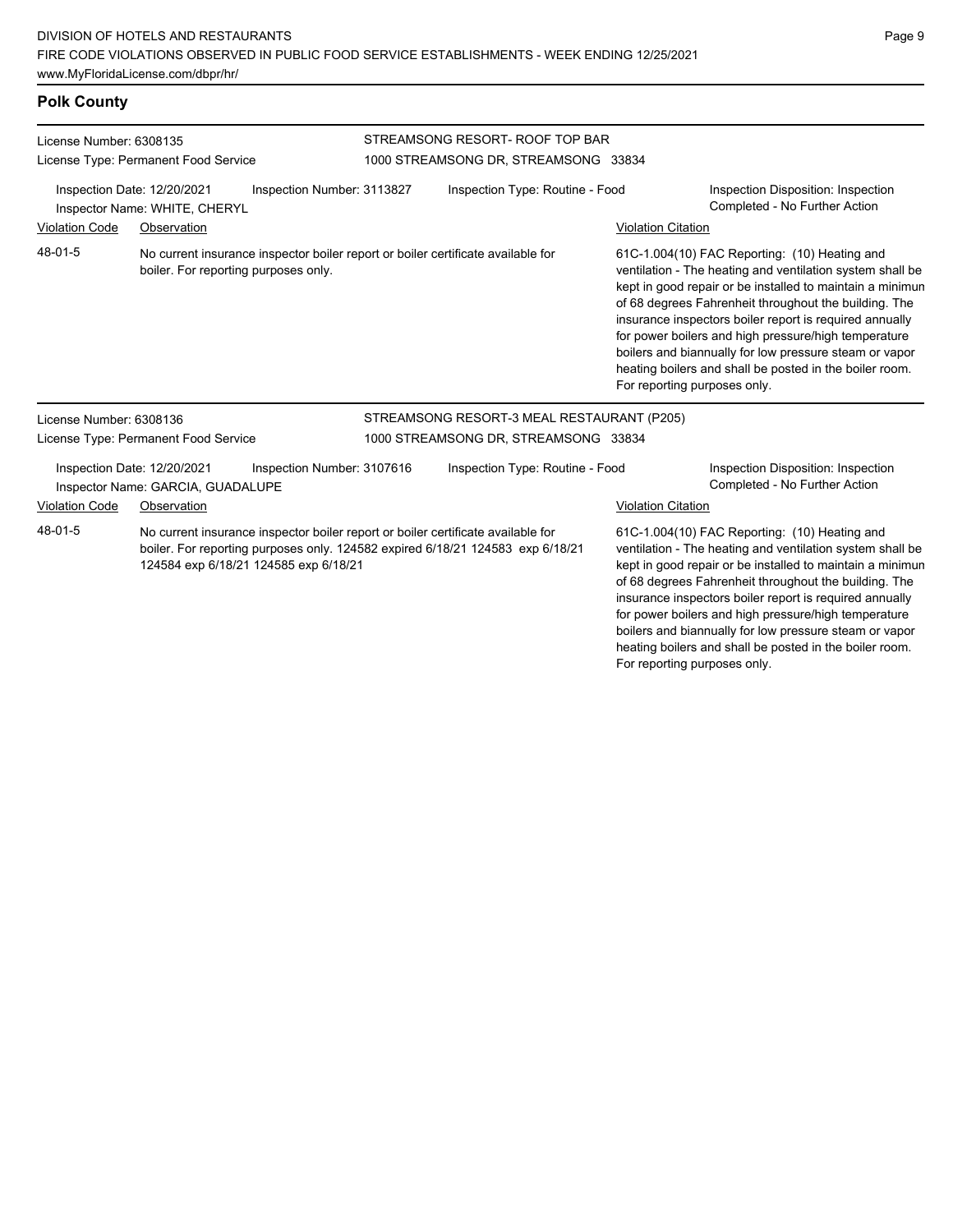# **Sarasota County**

| License Number: 6805221<br>License Type: Permanent Food Service<br>Inspection Date: 12/20/2021<br>Inspection Number: 3114541<br>Inspector Name: MCKEON, MICHAEL |                                                  |                                                                                                                              | THE ROSEMARY<br>411 N. ORANGE AVE, SARASOTA 34236 |                                                                                                                                                                     |                                                                     |                                                                                                                                                                                                                                                                                                                                                                                                              |
|-----------------------------------------------------------------------------------------------------------------------------------------------------------------|--------------------------------------------------|------------------------------------------------------------------------------------------------------------------------------|---------------------------------------------------|---------------------------------------------------------------------------------------------------------------------------------------------------------------------|---------------------------------------------------------------------|--------------------------------------------------------------------------------------------------------------------------------------------------------------------------------------------------------------------------------------------------------------------------------------------------------------------------------------------------------------------------------------------------------------|
|                                                                                                                                                                 |                                                  |                                                                                                                              | Inspection Type: Routine - Food                   |                                                                                                                                                                     | Inspection Disposition: Inspection<br>Completed - No Further Action |                                                                                                                                                                                                                                                                                                                                                                                                              |
| <b>Violation Code</b>                                                                                                                                           | Observation                                      |                                                                                                                              |                                                   |                                                                                                                                                                     | <b>Violation Citation</b>                                           |                                                                                                                                                                                                                                                                                                                                                                                                              |
| 48-04-4                                                                                                                                                         | Employee placed the tank outside.<br>Violation** | of the building. For reporting purposes only.<br>As a repeat violation the importance of following proper protocol with this |                                                   | Propane tank (larger than 2.7 lb. water capacity/1 lb. gas capacity) located inside<br>violation was reinforced with the employee. ** Corrected On-Site** ** Repeat | For reporting purposes only.                                        | 509.032(2)(d) FS Reporting: (d) The division, or its<br>agent, shall notify the local firesafety authority or the<br>State Fire Marshal of any readily observable violation of<br>a rule adopted under chapter 633 which relates to<br>public lodging establishments or public food<br>establishments, and the identification of such violation<br>does not require any firesafety inspection certification. |
| License Number: 6805781                                                                                                                                         |                                                  |                                                                                                                              | <b>ROSEMARY &amp; THYME</b>                       |                                                                                                                                                                     |                                                                     |                                                                                                                                                                                                                                                                                                                                                                                                              |
|                                                                                                                                                                 | License Type: Permanent Food Service             |                                                                                                                              |                                                   | 511 N ORANGE AVE, SARASOTA 34236                                                                                                                                    |                                                                     |                                                                                                                                                                                                                                                                                                                                                                                                              |
| Inspection Date: 12/20/2021                                                                                                                                     | Inspector Name: MCKEON, MICHAEL                  | Inspection Number: 3098166                                                                                                   |                                                   | Inspection Type: Routine - Food                                                                                                                                     |                                                                     | Inspection Disposition: Inspection<br>Completed - No Further Action                                                                                                                                                                                                                                                                                                                                          |
| <b>Violation Code</b>                                                                                                                                           | Observation                                      |                                                                                                                              |                                                   |                                                                                                                                                                     | <b>Violation Citation</b>                                           |                                                                                                                                                                                                                                                                                                                                                                                                              |
| 46-04-4                                                                                                                                                         |                                                  | Exit door locked. For reporting purposes only.<br>Manager unlock the door. ** Corrected On-Site**                            |                                                   |                                                                                                                                                                     |                                                                     | 509.032(2)(d) FS Reporting: (d) The division, or its<br>agent, shall notify the local firesafety authority or the<br>State Fire Marshal of any readily observable violation of<br>a rule adopted under chapter 633 which relates to                                                                                                                                                                          |

public lodging establishments or public food establishments, and the identification of such violation does not require any firesafety inspection certification. For reporting purposes only.